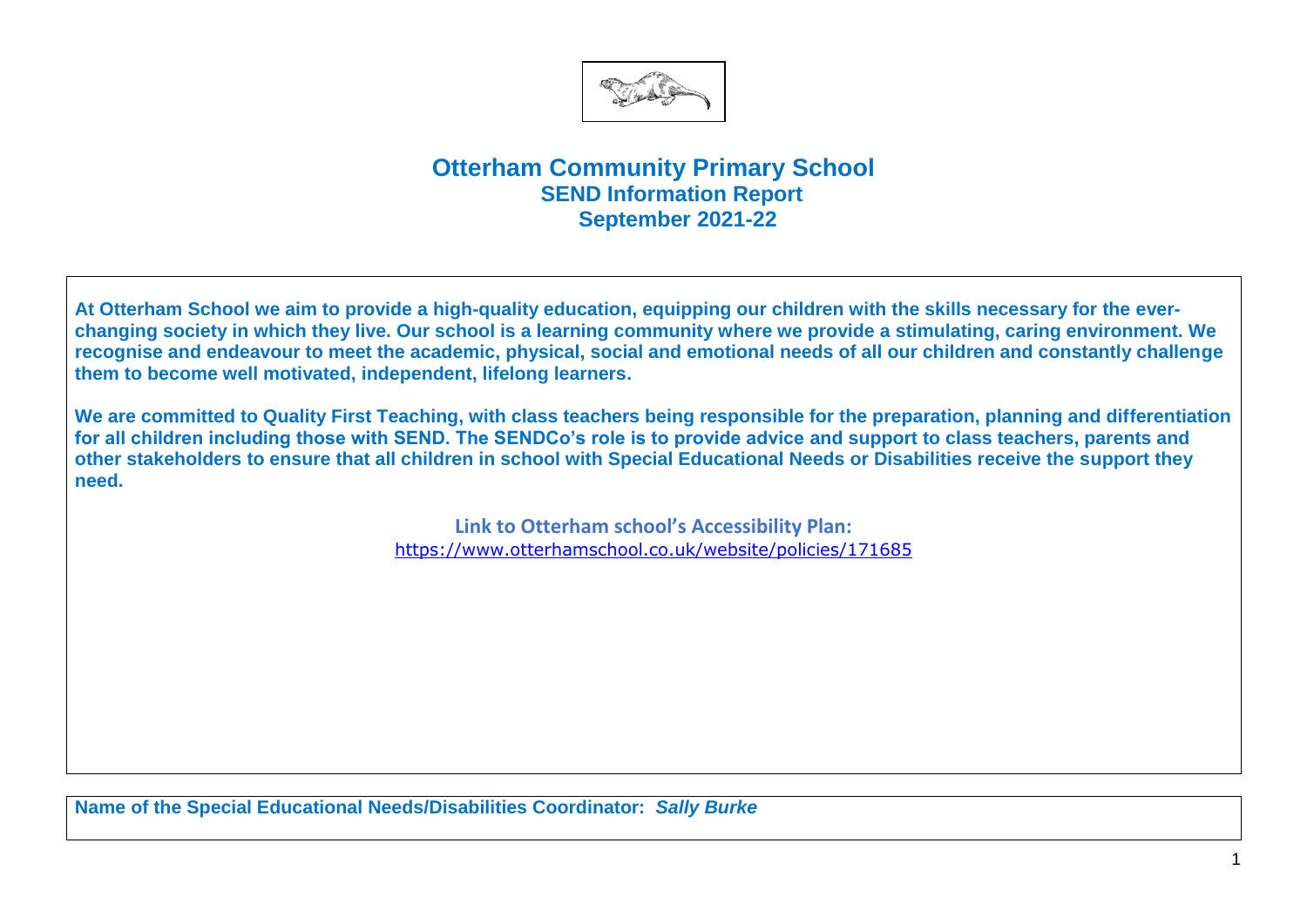**Contact details: Telephone: 01840 261344 Email: [secretary@otterham.cornwall.sch.uk](mailto:secretary@otterham.cornwall.sch.uk)**

## **The levels of support and provision offered by our school**

**1.** Listening to and responding to children and young people

| Whole school approaches<br>The universal offer to all children and YP.                                                                                                                                                                                                                                                                                                      | Additional, targeted support and provision                                                                                                                                                                   | Specialist, individualised support and<br>provision                                                                                                                                                                                                                                                         |
|-----------------------------------------------------------------------------------------------------------------------------------------------------------------------------------------------------------------------------------------------------------------------------------------------------------------------------------------------------------------------------|--------------------------------------------------------------------------------------------------------------------------------------------------------------------------------------------------------------|-------------------------------------------------------------------------------------------------------------------------------------------------------------------------------------------------------------------------------------------------------------------------------------------------------------|
|                                                                                                                                                                                                                                                                                                                                                                             |                                                                                                                                                                                                              |                                                                                                                                                                                                                                                                                                             |
| • The views and opinions of all pupils are<br>respected and valued through the relationships<br>that they share with each other and all members<br>of staff.<br>Pupil voice is heard through:<br>• conversations with staff<br>• School Council<br>• Annual Pupil Survey<br>• Circle Time/PSHE activities<br>. I wish my teacher knew<br>• Skills Builder<br>• Picture News | • Students with SEND are included and<br>valued and there is an expectation for<br>them to contribute.<br>• Targeted and flexible groupings promote<br>conversation and give opportunities for<br>listening. | • Individual support is responsive to the<br>views of the pupil and is recorded in a<br><b>Personal Learning Plan (PLP)</b><br>• Pupils are an integral part of TAC, PEP<br>and SEND reviews.<br>• The Trauma informed school's (TIS)<br>programme identifies and nurtures<br>children to flourish in life. |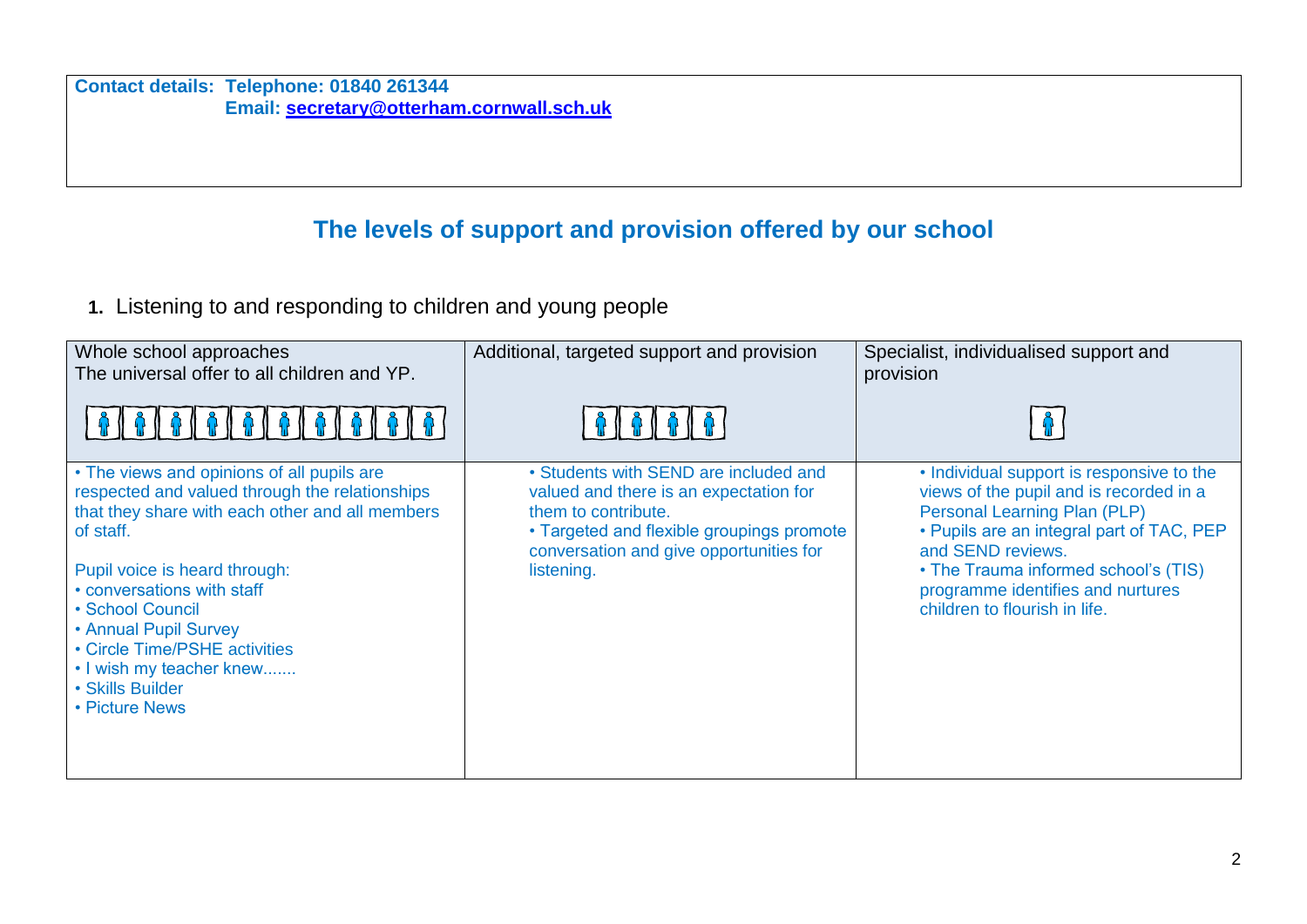## *2.* Partnership with parents and carers

| Whole school approaches<br>The universal offer to all children and YP                                                                                                                                                                                                                                                                                                                                                                                                                                                                                                                                                                                                                                                                                                                                                                                                                                                                                                                                                                                                                                | Additional, targeted support and provision                                                                                                                                   | Specialist, individualised support and<br>provision                                                                                                                                                                                                                                                                                                                                                                                                                                                                                                                             |
|------------------------------------------------------------------------------------------------------------------------------------------------------------------------------------------------------------------------------------------------------------------------------------------------------------------------------------------------------------------------------------------------------------------------------------------------------------------------------------------------------------------------------------------------------------------------------------------------------------------------------------------------------------------------------------------------------------------------------------------------------------------------------------------------------------------------------------------------------------------------------------------------------------------------------------------------------------------------------------------------------------------------------------------------------------------------------------------------------|------------------------------------------------------------------------------------------------------------------------------------------------------------------------------|---------------------------------------------------------------------------------------------------------------------------------------------------------------------------------------------------------------------------------------------------------------------------------------------------------------------------------------------------------------------------------------------------------------------------------------------------------------------------------------------------------------------------------------------------------------------------------|
| 6   6   6                                                                                                                                                                                                                                                                                                                                                                                                                                                                                                                                                                                                                                                                                                                                                                                                                                                                                                                                                                                                                                                                                            | $\frac{1}{2}$ $\left[ \begin{array}{c} \frac{1}{2} \\ \frac{1}{2} \end{array} \right]$                                                                                       |                                                                                                                                                                                                                                                                                                                                                                                                                                                                                                                                                                                 |
| • Strong partnerships with all parents and carers.<br>• Parents welcomed to escort their children into<br>classrooms every morning.<br>• Staff are always available for parents at the<br>beginning/ end of the day and by appointment.<br>• Half termly newsletter from Headteacher emailed<br>and available on the school website. Additional<br>information/messages sent out by letter, text and<br>email.<br>• School information available on school website<br>and regularly updated.<br>• Parents/carers of all pupils invited to<br>parent/pupil consultation meetings twice a year<br>(usually100% parent attendance) Additional<br>consultation offered after reports.<br>• Annual reports in summer term<br>• Reading record books used for communication.<br>• Parents encouraged to support their children in<br>their homework.<br>• Parent survey sent out annually.<br>• Strong induction programme in place for new<br>intake during summer term.<br>• FRIENDS of Otterham School actively support<br>school by providing curriculum resources and<br>supporting community events. | • The school is committed to partnership work<br>with outside agencies.<br>• Parents are welcome to be parent helpers<br>both in the classroom and on educational<br>visits. | • Where a need cannot be met within the<br>school families are signposted to the<br>relevant agencies.<br>• Parents are an integral part of TAC,<br>PEP and SEND reviews.<br>• Personal Learning Plan (PLP) review<br>meetings are held at least termly with<br>parents, class teacher and sometimes<br>the SENDCo.<br>• Annual Review Meetings held for<br>children with an EHCP. Attended by<br>parents, headteacher and SENDCo and<br>invited professionals.<br>• Additional support meetings with<br>Class teacher, headteacher or SENDCo<br>when appropriate or requested. |

**3.** The curriculum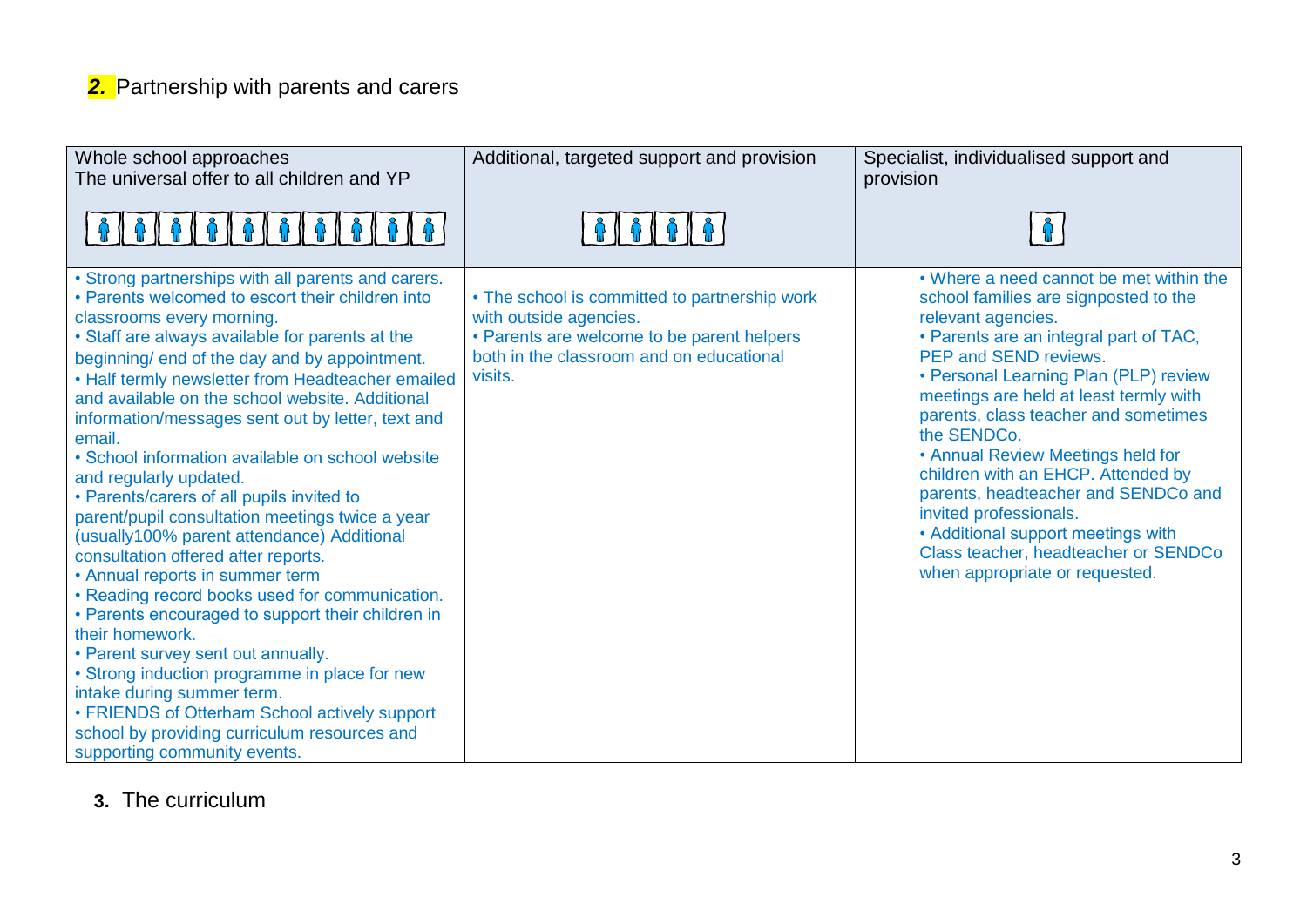| Whole school approaches.<br>The universal offer to all children and YP                                                                                                                                                                                                                                                                                                                                                                                                                                                                                                                                                                                                                                                                                                                                                    | Additional, targeted support and provision                                                                                                                                                                                                                                                                          | Specialist, individualised support and<br>provision                                                                                                                                                                                                                                                                                                                                                                                                                                                                                                                                                                                                                                                                   |
|---------------------------------------------------------------------------------------------------------------------------------------------------------------------------------------------------------------------------------------------------------------------------------------------------------------------------------------------------------------------------------------------------------------------------------------------------------------------------------------------------------------------------------------------------------------------------------------------------------------------------------------------------------------------------------------------------------------------------------------------------------------------------------------------------------------------------|---------------------------------------------------------------------------------------------------------------------------------------------------------------------------------------------------------------------------------------------------------------------------------------------------------------------|-----------------------------------------------------------------------------------------------------------------------------------------------------------------------------------------------------------------------------------------------------------------------------------------------------------------------------------------------------------------------------------------------------------------------------------------------------------------------------------------------------------------------------------------------------------------------------------------------------------------------------------------------------------------------------------------------------------------------|
|                                                                                                                                                                                                                                                                                                                                                                                                                                                                                                                                                                                                                                                                                                                                                                                                                           |                                                                                                                                                                                                                                                                                                                     |                                                                                                                                                                                                                                                                                                                                                                                                                                                                                                                                                                                                                                                                                                                       |
| • All pupils regardless of ability and/ or additional<br>needs have full access to the Early Years<br>Framework (YR) and the National Curriculum (Y1-<br>$6$ ).<br>• Staff ensure that through careful planning pupils<br>receive a rich curriculum which enthuses,<br>engages and motivates pupils.<br>• All children expected to express their ideas,<br>justify their preferences, debate and be confident,<br>independent learners.<br>• Children given regular opportunities to enrich<br>their learning, through real life experiences, our<br>own outdoor environment, use of the local area<br>and through visitors to school.<br>· Speech and language opportunities developed<br>across the curriculum.<br>• Assessments, (including dyslexia screening and<br>Boxall Profiles) used to identify pupils' needs. | • Intervention programmes are bespoke and<br>needs led. Small group interventions<br>include:<br>Pre and post teach<br><b>English</b><br><b>Maths</b><br>Reading<br>Handwriting programme (Speed Up!)<br><b>Spelling</b><br><b>Fine Motor Activities</b><br>Trauma informed schools (TIS)<br><b>Loss and Change</b> | • Teaching assistants employed to support<br>the inclusion of children with EHC<br>plans<br>• Pupils with specific needs receive adult<br>support as appropriate in order to access the<br>curriculum<br>• Curriculum personalised and differentiated<br>according to need.<br>• Personal Learning Plans (PLPs) used as<br>working documents to provide a clear<br>structure with objectives and intended<br>outcomes for focused interventions. These<br>are monitored and reviewed with parents at<br>least termly.<br>• Weekly team meetings held in classrooms<br>where there are children with an ECHP involve<br>all adults in reviewing provision and identifying<br>the 'next steps'.<br>• Precision Teaching |

## **4.** Teaching and learning

| Whole school approaches<br>The universal offer to all children and YP | Additional, targeted support and provision | Specialist, individualised support and<br>provision |
|-----------------------------------------------------------------------|--------------------------------------------|-----------------------------------------------------|
|                                                                       | <u> A I A I A I A</u>                      |                                                     |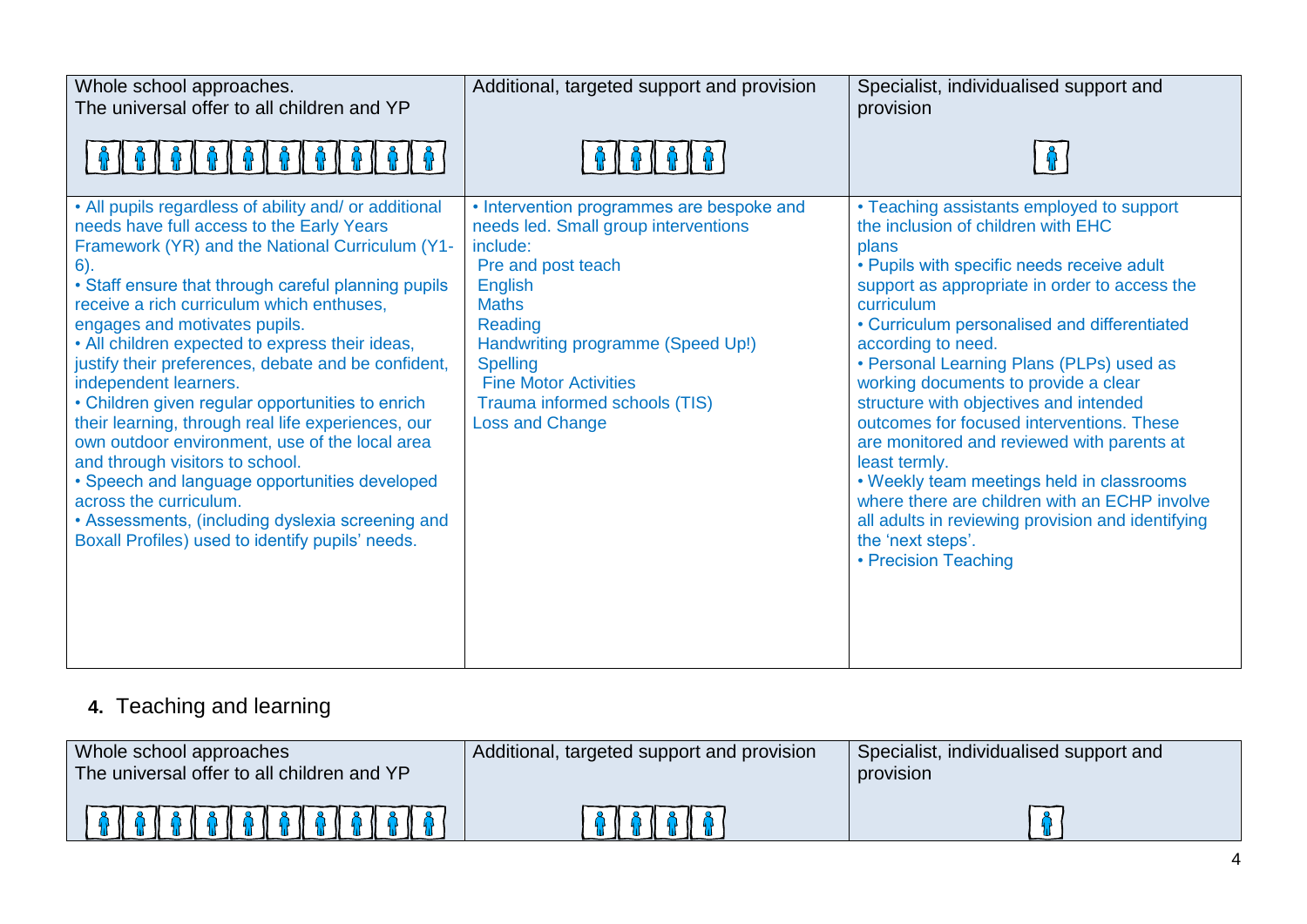| • Teachers' high expectations extend knowledge,<br>skills and understanding of all pupils.<br>• Pupils learn to apply skills in reading, writing,<br>communication and mathematics.<br>• Wide and imaginative range of teaching<br>strategies used to engage, enthuse and motivate<br>pupils.<br>• Teachers' questioning and use of discussion<br>promote learning.<br>• Teachers monitor learning during lessons and<br>respond to pupils' feedback.<br>• Pupils learn to monitor their own learning<br>through self-assessment and peer assessment.<br>• NFER assessments are used.<br>• Teachers foster enthusiasm and curiosity for<br>learning.<br>• Teachers' subject knowledge is very good.<br>• Teachers enable pupils to develop the skills to<br>learn for themselves and celebrate where learning<br>is acquired outside of the classroom.<br>• Teachers provide a well organised and<br>stimulating environment to allow pupils to access<br>appropriate resources to support learning.<br>• Homework regularly set to reinforce learning.<br><b>This</b><br>includes:<br>-daily reading<br>-handwriting<br>-spelling<br>-times tables<br>-Homework projects | • Teachers lead and manage other<br>adults in the classroom to ensure that<br>learning improves for all pupils.<br>• Teachers work with all groups of<br>children including those receiving 1:1<br>support.<br>• Additional adult support in all classes to<br>support learning outcomes and<br>emotional, social and communication<br>needs.<br>• Additional support from parents,<br>grandparents, members of community<br>for Guided Reading.<br>• Targeted homework set when required<br>to reinforce or prepare for learning in<br>school. | • Resources used when required to support<br>independent learning e.g Visual timetables,<br>Task management/ 'Now & Next' boards.<br>• Regular advice and visits from specialist<br>professionals with recommendations<br>incorporated into PLP's. Outside involvement<br>includes:<br>-Speech & Language therapist<br>- Educational Psychologist<br>-Cognition and Learning Team<br>-Social Care<br>-Physical Disability Team<br>-CAMHS<br>-Physiotherapist<br>-Autism Support Team<br>-Occupational Therapist<br>• Technology used to access and record<br>learning and enable communication e.g.<br>IPad. |
|---------------------------------------------------------------------------------------------------------------------------------------------------------------------------------------------------------------------------------------------------------------------------------------------------------------------------------------------------------------------------------------------------------------------------------------------------------------------------------------------------------------------------------------------------------------------------------------------------------------------------------------------------------------------------------------------------------------------------------------------------------------------------------------------------------------------------------------------------------------------------------------------------------------------------------------------------------------------------------------------------------------------------------------------------------------------------------------------------------------------------------------------------------------------------|-------------------------------------------------------------------------------------------------------------------------------------------------------------------------------------------------------------------------------------------------------------------------------------------------------------------------------------------------------------------------------------------------------------------------------------------------------------------------------------------------------------------------------------------------|--------------------------------------------------------------------------------------------------------------------------------------------------------------------------------------------------------------------------------------------------------------------------------------------------------------------------------------------------------------------------------------------------------------------------------------------------------------------------------------------------------------------------------------------------------------------------------------------------------------|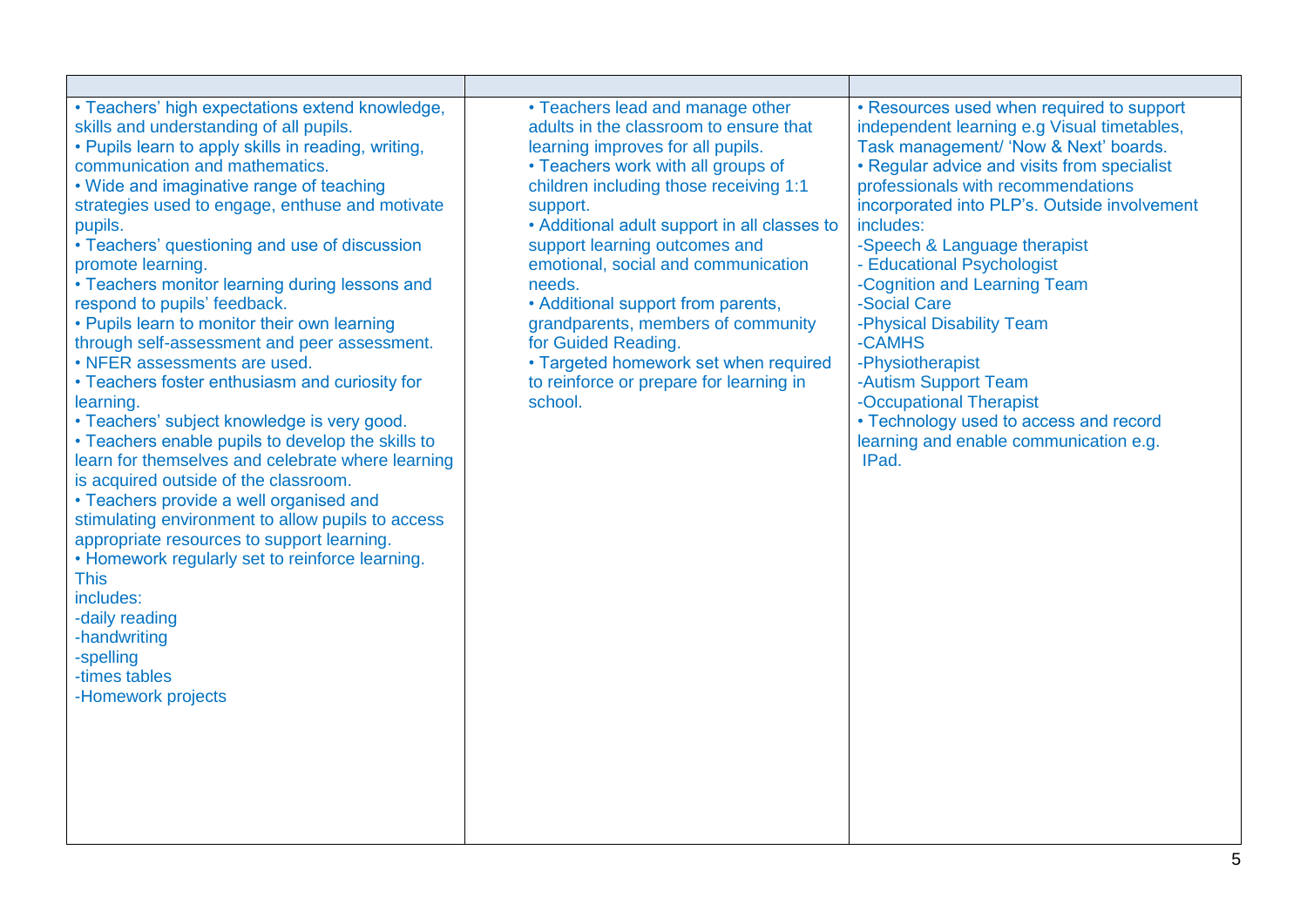## 5. Self-help skills and independence

| Whole school approaches<br>The universal offer to all children and YP                                                                                                                                                                                                                                                                                                                                                                                                                                                                                                                                                                                                                    | Additional, targeted support and provision                                                                                                                                                                               | Specialist, individualised support and<br>provision                                                                                                                                                                                                                                                                                                                                                                                                                                      |
|------------------------------------------------------------------------------------------------------------------------------------------------------------------------------------------------------------------------------------------------------------------------------------------------------------------------------------------------------------------------------------------------------------------------------------------------------------------------------------------------------------------------------------------------------------------------------------------------------------------------------------------------------------------------------------------|--------------------------------------------------------------------------------------------------------------------------------------------------------------------------------------------------------------------------|------------------------------------------------------------------------------------------------------------------------------------------------------------------------------------------------------------------------------------------------------------------------------------------------------------------------------------------------------------------------------------------------------------------------------------------------------------------------------------------|
|                                                                                                                                                                                                                                                                                                                                                                                                                                                                                                                                                                                                                                                                                          |                                                                                                                                                                                                                          |                                                                                                                                                                                                                                                                                                                                                                                                                                                                                          |
| • Children taught clear strategies for independent<br>learning.<br>• Strong culture of peer support in all classes<br>through working buddies and peer assessment.<br>• Children expected to take responsibility for<br>managing their own resources for learning. This<br>starts in YR.<br>• Strong emphasis on self-help skills in YR.<br>• Classrooms equipped with accessible<br>resources.<br>• As stated in our behaviour policy we teach our<br>children strategies to manage their own<br>behaviour and to resolve issues amongst<br>themselves through regular circle times and our<br>PSHE curriculum.<br>• Playground leaders trained to support their<br>peers at playtimes. | • Adults supervise from a distance at break and<br>lunchtimes to encourage independent decision<br>making.<br>• Y1-Y6 annual residentials promote<br>independence<br>away from home.<br>. Whole School Annual Sleepover. | • Children with more complex learning needs<br>have access to programmes on an iPad.<br>• For some children independence and<br>responsibility for learning is promoted through<br>Individual plans and targets.<br>• Some children use personal visual timetables<br>and other visual resources such as now and<br>next boards/timers etc.<br>• Children who receive 1:1 support are given<br>daily opportunities for working independently<br>or within a group without adult support. |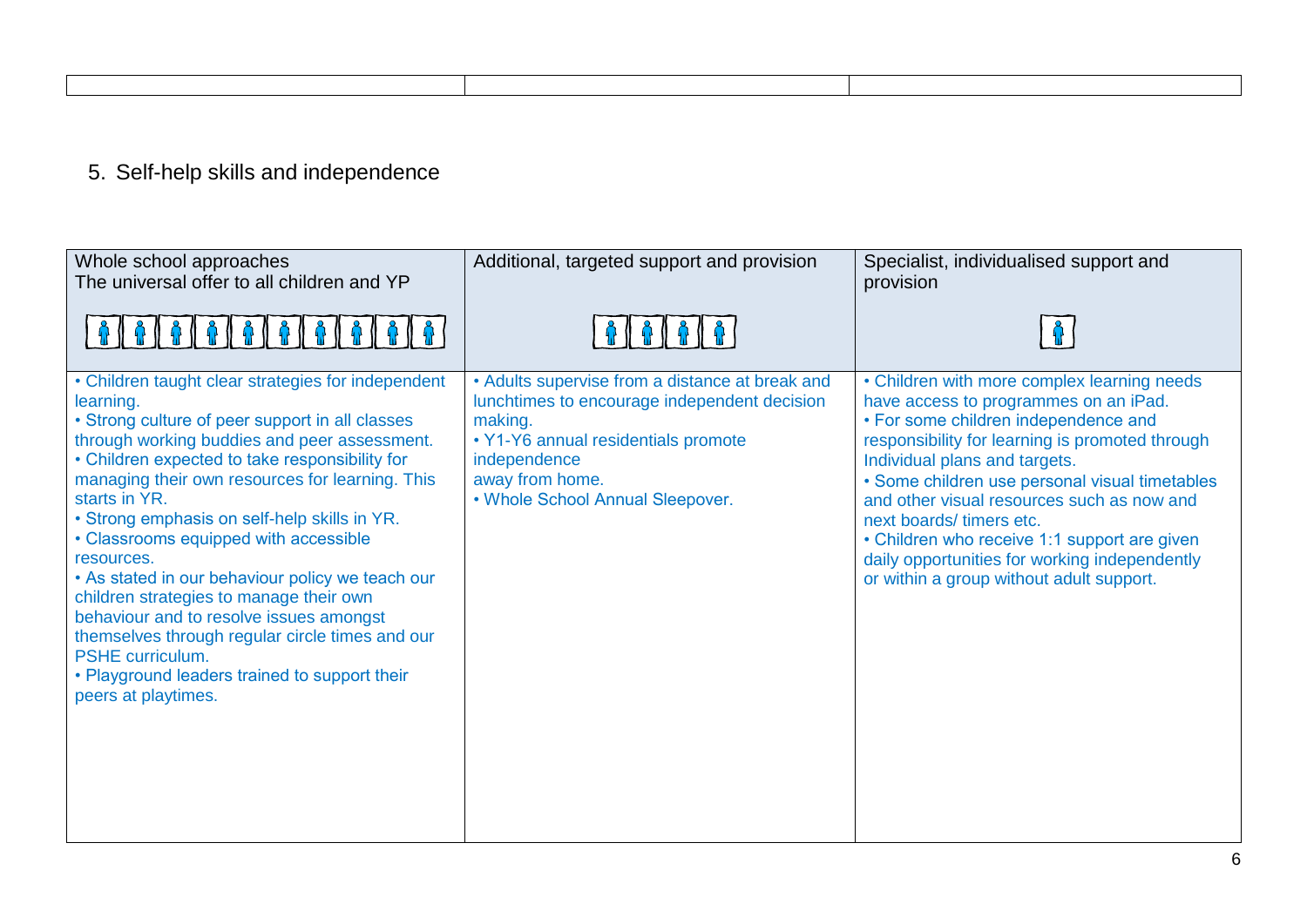*6.* Safeguarding, health, wellbeing and emotional support

| Whole school approaches<br>The universal offer to all children and YP                                                                                                                                                                                                                                                                                                                                                                                                                                                                                                                                                                                                                                                                                                                                                                                                                                                                                                                                                                                                                                                                                          | Additional, targeted support and provision                                                                                                                                                                                                                                                                                                                                                                                             | Specialist, individualised support and<br>provision                                                                                                                                                                                                                                                                                                                                                                                                                                                                                                                                                                                                                                                                                                                 |
|----------------------------------------------------------------------------------------------------------------------------------------------------------------------------------------------------------------------------------------------------------------------------------------------------------------------------------------------------------------------------------------------------------------------------------------------------------------------------------------------------------------------------------------------------------------------------------------------------------------------------------------------------------------------------------------------------------------------------------------------------------------------------------------------------------------------------------------------------------------------------------------------------------------------------------------------------------------------------------------------------------------------------------------------------------------------------------------------------------------------------------------------------------------|----------------------------------------------------------------------------------------------------------------------------------------------------------------------------------------------------------------------------------------------------------------------------------------------------------------------------------------------------------------------------------------------------------------------------------------|---------------------------------------------------------------------------------------------------------------------------------------------------------------------------------------------------------------------------------------------------------------------------------------------------------------------------------------------------------------------------------------------------------------------------------------------------------------------------------------------------------------------------------------------------------------------------------------------------------------------------------------------------------------------------------------------------------------------------------------------------------------------|
| 161616161                                                                                                                                                                                                                                                                                                                                                                                                                                                                                                                                                                                                                                                                                                                                                                                                                                                                                                                                                                                                                                                                                                                                                      |                                                                                                                                                                                                                                                                                                                                                                                                                                        |                                                                                                                                                                                                                                                                                                                                                                                                                                                                                                                                                                                                                                                                                                                                                                     |
| System of rewards and sanctions in place<br>across the school.<br>• Strong relationships a feature of our school,<br>adults know all of the children.<br>• Strong partnerships with parents help identify<br>and respond to needs of children.<br>• Circle Time/PSHE used in every classroom.<br>• Wraparound care provided through<br>breakfast club and after school clubs.<br>• Celebration assemblies every week promote<br>self-esteem through celebration of achievements<br>in and out of school.<br>• Cooking opportunities for all children.<br>• Outdoor Learning for all children.<br>• School dinners offer healthy choices including<br>salad, fruit, vegetables and homemade bread<br>every day.<br>• Fruit only snack at morning break. Fruit is<br>provided by school for all children.<br>• All support staff and EYFS teacher are First Aid<br>trained. Injuries recorded systematically and<br>reported to parents. In addition, a number of staff<br>are Paediatric First Aid trained.<br>• Safeguarding Lead (Assistant Headteacher),<br>Deputy Safeguarding Lead (Headteacher) and the<br>SENDCo trained to Level 3 in Safeguarding. All | • Regular Fine Motor activities for all<br>children in Class 3 to develop strong fine<br>motor skills.<br>• Physical play an important part of the<br>daily provision in Class 3.<br>• A variety of active after school clubs on<br>offer.<br>• All years have swimming lessons for five<br>hours.<br>• TIS Whole school approach used with<br>all children.<br>• Christopher Winter 'sex and<br>relationships' programme in KS1 & KS2 | · Sensory breaks, quiet areas, for identified<br>children.<br>• PLP's for children with high needs include a<br>focus on life skills as required.<br>• Additional support bought in, above and<br>beyond the statutory offer, from an Educational<br>Psychologist<br>• 1:1 sessions with a Trauma Informed<br>Practitioner.<br>• School is pro-active in using links with outside<br>agencies to support individual children and<br>Families.<br>$Eg$ :<br><b>Early Help Hub</b><br><b>Autism Support Team</b><br><b>Cognition and Learning Team</b><br>Vision & Hearing support<br><b>Physical Disabilities Team</b><br><b>CAMHS</b><br><b>Social Care</b><br><b>Penhaligon's Friends</b><br><b>Occupational Therapy</b><br>Physiotherapy<br><b>Speech Therapy</b> |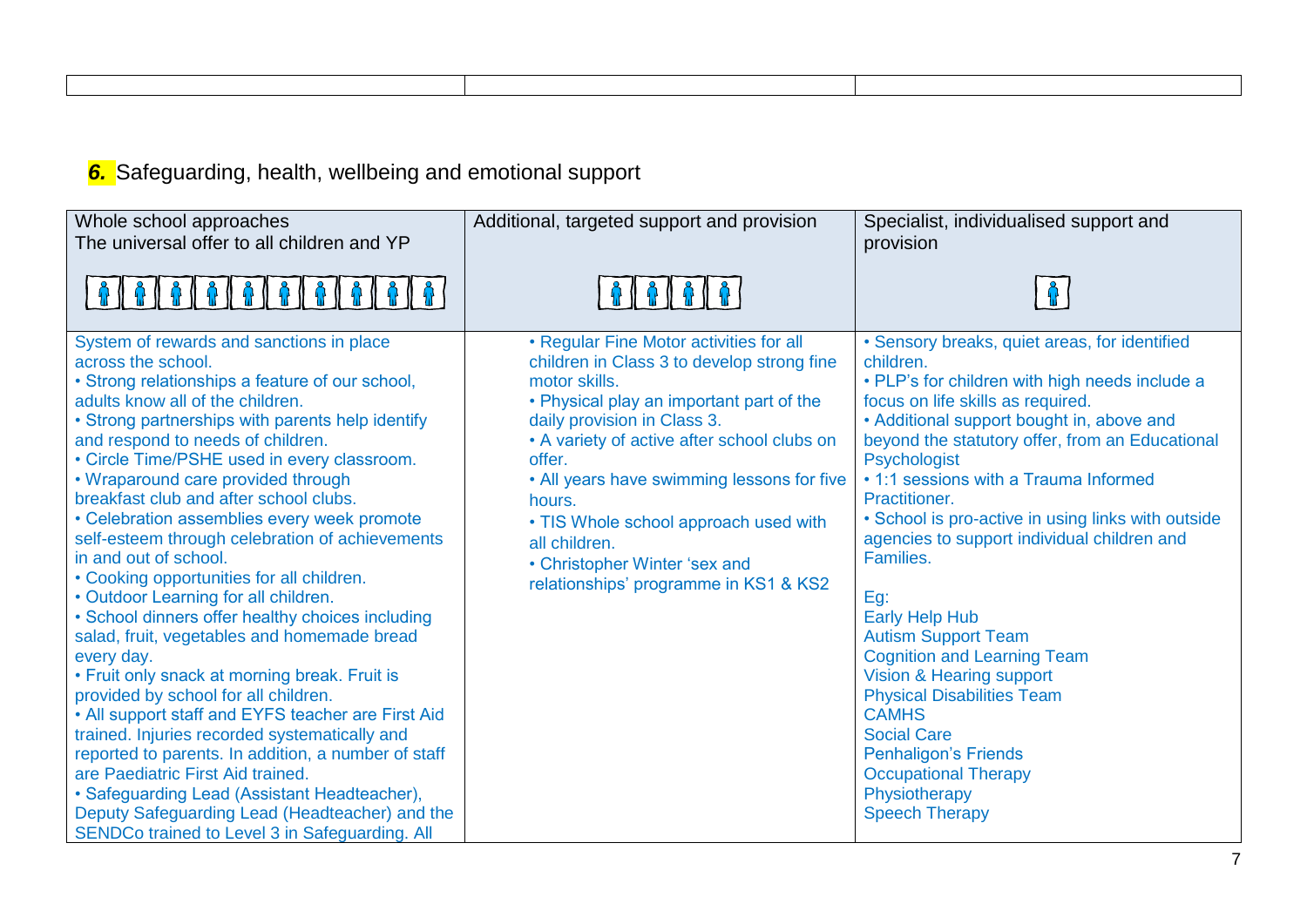| other staff trained to Level 2. All training is<br>refreshed every year.<br>• All staff trained to prevent radicalisation<br>• All staff trained in CSE & FGM<br>• CPOMs used to record and monitor<br>safeguarding or wellbeing concerns. | •. Children with specific medical conditions such<br>as diabetes have Care Plans and staff are<br>trained by the School Nurse and other specialist<br>nurses supporting the child. |
|--------------------------------------------------------------------------------------------------------------------------------------------------------------------------------------------------------------------------------------------|------------------------------------------------------------------------------------------------------------------------------------------------------------------------------------|
|                                                                                                                                                                                                                                            |                                                                                                                                                                                    |

## **7.** Social Interaction opportunities

| Whole school approaches<br>The universal offer to all children and YP<br>6   6   6                                                                                                                                                                                                                                                                                                                                                                                                                                                                                                                                                                                                  | Additional, targeted support and provision                                                                                                                       | Specialist, individualised support and<br>provision                                                                                             |
|-------------------------------------------------------------------------------------------------------------------------------------------------------------------------------------------------------------------------------------------------------------------------------------------------------------------------------------------------------------------------------------------------------------------------------------------------------------------------------------------------------------------------------------------------------------------------------------------------------------------------------------------------------------------------------------|------------------------------------------------------------------------------------------------------------------------------------------------------------------|-------------------------------------------------------------------------------------------------------------------------------------------------|
| • All pupils have opportunities for social<br>interaction regardless of need.<br>• All pupils belong to a class group and are a<br>member of a school team.<br>• Visitors to the school are welcome for class<br>talks, assemblies and presentations.<br>• Staff model appropriate and respectful<br>interactions.<br>• Pupils expected to interact respectfully with<br>each other and with staff and visitors.<br>• Children take part in a Christmas and end of<br>year production.<br>• Regular whole school projects and events take<br>place over the year e.g. special curriculum<br>days, art projects, discos and charity<br>fundraising, where all children work and play | • Pupils share and support their learning with<br>each other across all classes.<br>• Children have shared playtimes to enable them<br>interact with each other. | • 1:1 support in place at playtimes for children<br>with high needs but with expectations and<br>support for them to contribute to school life. |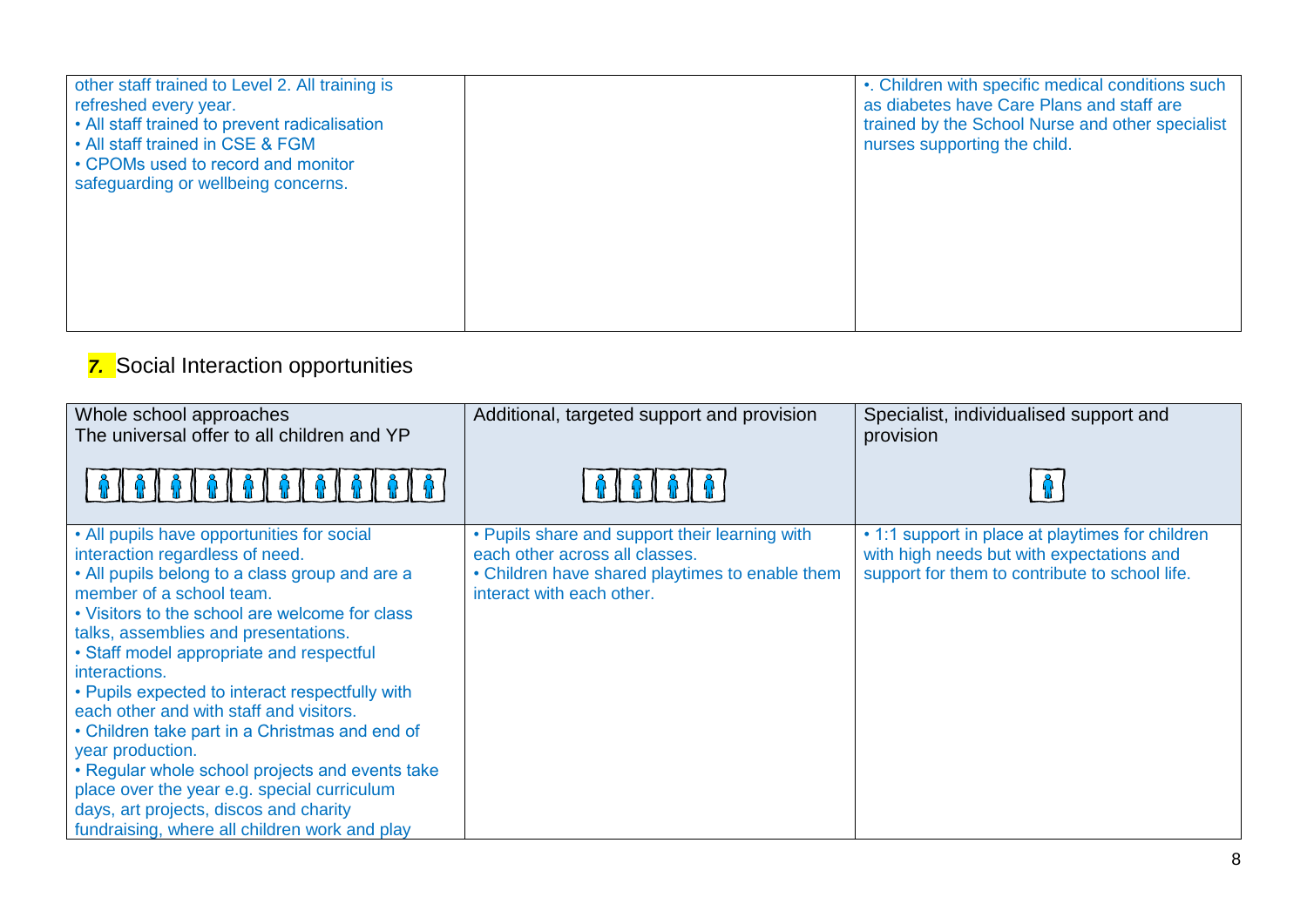| together.<br>• Whole school plays together at break and<br>lunchtime. Activities such as football, activity trail<br>and den building involve children from all<br>age groups playing together.<br>• In classes where there are children with a<br>EHCP adults meet to review progress but<br>to also reflect on the needs of the other<br>Children. |  |
|------------------------------------------------------------------------------------------------------------------------------------------------------------------------------------------------------------------------------------------------------------------------------------------------------------------------------------------------------|--|
|                                                                                                                                                                                                                                                                                                                                                      |  |

## 8. The physical environment (accessibility, safety and positive learning environment)

| Whole school approaches<br>The universal offer to all children and YP                                                                                                                                                                                                                                                                                                                                                                                                           | Additional, targeted support and provision                                                                                                                | Specialist, individualised support and<br>provision                                                                                                                                                                                                                                     |
|---------------------------------------------------------------------------------------------------------------------------------------------------------------------------------------------------------------------------------------------------------------------------------------------------------------------------------------------------------------------------------------------------------------------------------------------------------------------------------|-----------------------------------------------------------------------------------------------------------------------------------------------------------|-----------------------------------------------------------------------------------------------------------------------------------------------------------------------------------------------------------------------------------------------------------------------------------------|
|                                                                                                                                                                                                                                                                                                                                                                                                                                                                                 | <b>A   A   A   A</b>                                                                                                                                      |                                                                                                                                                                                                                                                                                         |
| • Rural location of school provides an ideal<br>environment for a range of learning experiences.<br>• All areas of the school accessible to everyone<br>including those pupils with SEND.<br>• Annual reviews show that pupils feel safe in an<br>environment where bullying is minimal and dealt<br>with effectively.<br>• There is a named Safeguarding Lead and Deputy<br>and a named Child in Care Designated Teacher.<br>• School environment is inviting, interactive and | • Playground is zoned to meet different needs<br>and interests of pupils.<br>• There is a dedicated outdoor learning space<br>for all children in school. | • There are named adults who are Team<br>Teach trained.<br>• Specific equipment (such as writing slopes,<br>laptops, wobble cushions, peanut balls etc),<br>and space is made available where possible<br>and when necessary for children with physical,<br>learning and sensory needs. |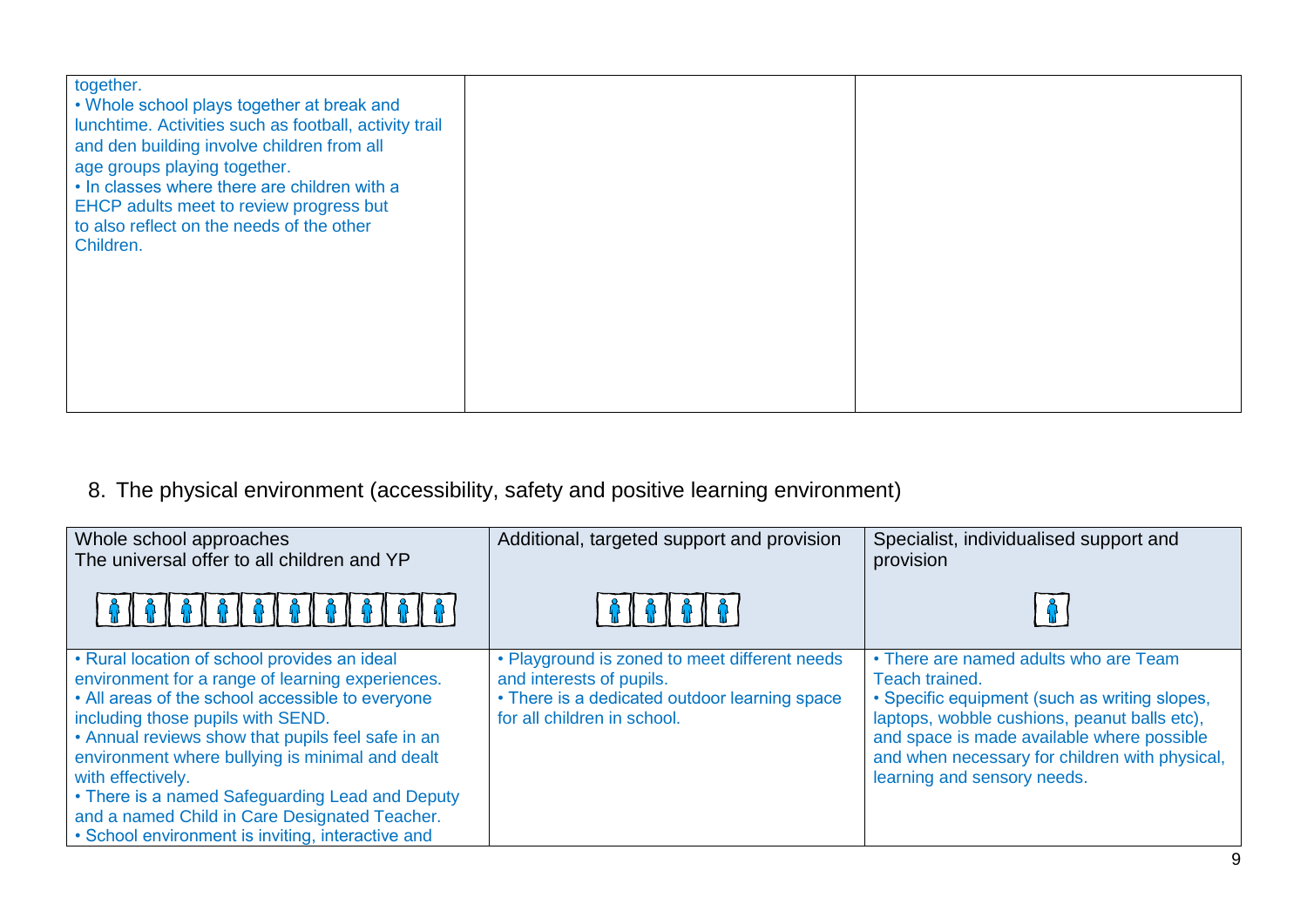| supports learning.<br>• Teachers focus on rewarding good behaviour to<br>promote a positive learning environment.<br>• The rewards and sanctions system is robust and<br>children respond positively.<br>• Interactive displays throughout the school promote<br>learning.<br>• Regular health and safety checks are made<br>throughout the school.<br>• Staff trained in safeguarding and risk assessment.<br>• Risk assessments carried out before every<br>educational visit and introduction of new<br>equipment. |  |  |
|-----------------------------------------------------------------------------------------------------------------------------------------------------------------------------------------------------------------------------------------------------------------------------------------------------------------------------------------------------------------------------------------------------------------------------------------------------------------------------------------------------------------------|--|--|
|-----------------------------------------------------------------------------------------------------------------------------------------------------------------------------------------------------------------------------------------------------------------------------------------------------------------------------------------------------------------------------------------------------------------------------------------------------------------------------------------------------------------------|--|--|

# 9. Transition from year to year and setting to setting

| Whole school approaches<br>The universal offer to all children and YP                                                                                                                                                                                                        | Additional, targeted support and provision<br><b>A I A I A I A</b> I                                                                                                                                                                       | Specialist, individualised support and<br>provision                                                                                                                                                                                                                          |
|------------------------------------------------------------------------------------------------------------------------------------------------------------------------------------------------------------------------------------------------------------------------------|--------------------------------------------------------------------------------------------------------------------------------------------------------------------------------------------------------------------------------------------|------------------------------------------------------------------------------------------------------------------------------------------------------------------------------------------------------------------------------------------------------------------------------|
| Prospective families are invited to observe the school<br>at work.<br>• Transition programme in place every summer term<br>for new intake. This includes, parent meetings,<br>school sessions, pre-school visits etc.<br>• Strong links in place with Little Otters Nursery. | Pupils who may need extra support at<br>transition from KS2 to KS3 are identified and<br>staff arrange an early liaison with the receiving<br>school.<br>• EYFS teacher visits Little Otters Nursery prior<br>to children starting school. | Early liaison with feeder nursery for pupils<br>entering school with EHC plan. HT and<br>Class teacher/SENDCo attend transition<br>meeting.<br>• Class teacher/SENDCo works with<br>keyworker, parents and other professionals in<br>the summer term to ensure transition is |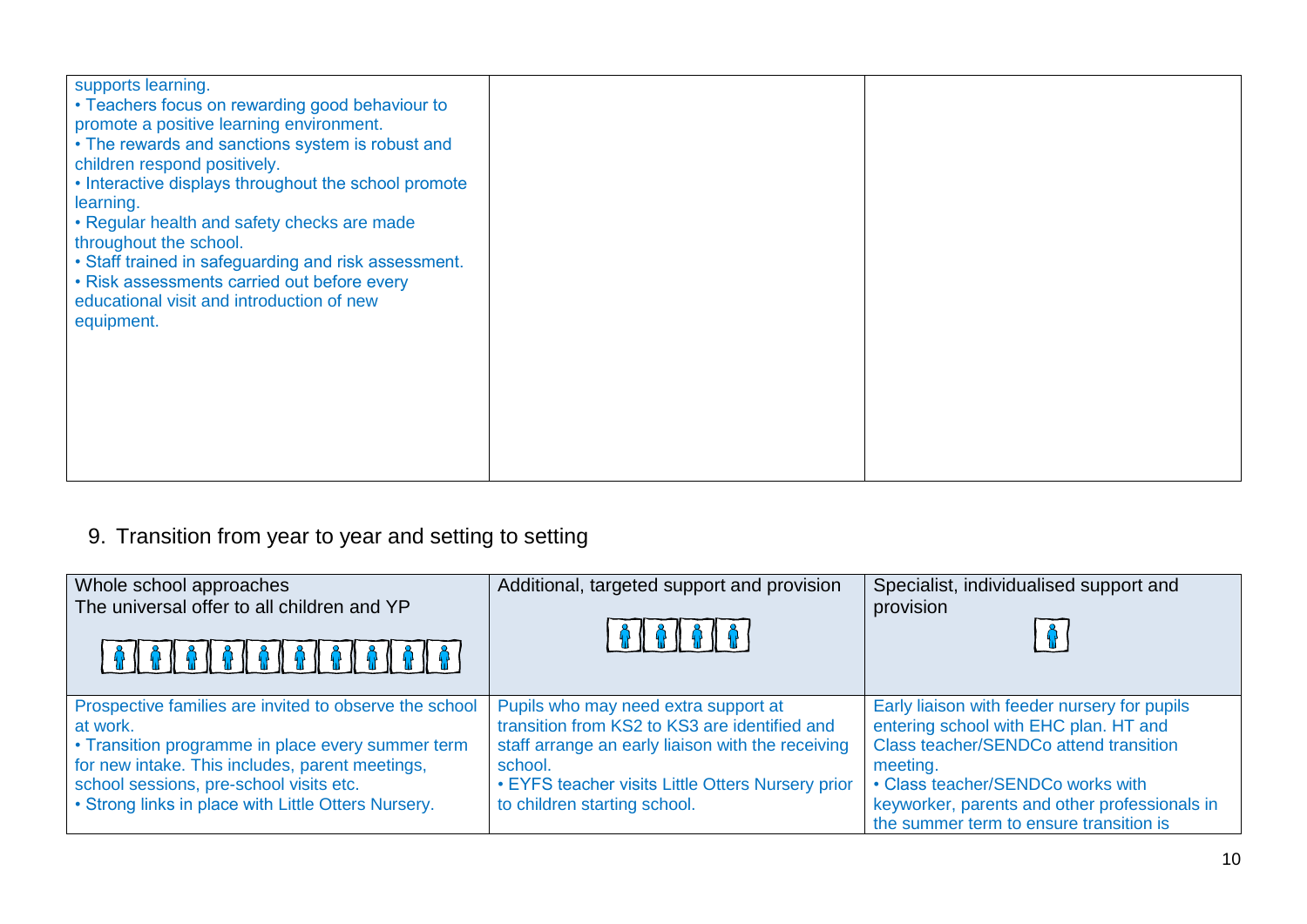| • In the summer term all pupils spend a session in<br>their new classroom.<br>• In-depth discussions take place between teachers<br>before children move to new classes.<br>• Links with secondary schools, especially Sir James<br>Smith's School.<br>• In-depth discussion takes place between school<br>staff and staff from secondary school to inform Y7<br>tutor groups. | • Transition from EYFS to KS1 achieved by<br>grouping YR and Y1 together in same class. | effective, provision is in place and suitable TA<br>support is allocated for start of autumn term.<br>• Additional visits to school are offered for<br>children with their keyworker.<br>• Annual Review of Statement/EHC Plan at<br>Year 5 plans in advance for secondary<br>transition. Secondary school SENDCo invited<br>to review.<br>• Children on Record of Need are offered<br>additional visits to secondary school in the<br>summer term. |
|--------------------------------------------------------------------------------------------------------------------------------------------------------------------------------------------------------------------------------------------------------------------------------------------------------------------------------------------------------------------------------|-----------------------------------------------------------------------------------------|-----------------------------------------------------------------------------------------------------------------------------------------------------------------------------------------------------------------------------------------------------------------------------------------------------------------------------------------------------------------------------------------------------------------------------------------------------|
|--------------------------------------------------------------------------------------------------------------------------------------------------------------------------------------------------------------------------------------------------------------------------------------------------------------------------------------------------------------------------------|-----------------------------------------------------------------------------------------|-----------------------------------------------------------------------------------------------------------------------------------------------------------------------------------------------------------------------------------------------------------------------------------------------------------------------------------------------------------------------------------------------------------------------------------------------------|

## 10. The SEND qualifications of, and SEND training attended by, our staff

| To enable all children to have access to the<br>curriculum, information and guidance, physical<br>environment, school and wider community                                                   | To enable targeted support and provision                                                                                                                                        | To enable specialist, individualised support<br>and provision                                                                                                       |
|---------------------------------------------------------------------------------------------------------------------------------------------------------------------------------------------|---------------------------------------------------------------------------------------------------------------------------------------------------------------------------------|---------------------------------------------------------------------------------------------------------------------------------------------------------------------|
| A range of training is undertaken by staff to ensure<br>we are all able to support whose individual needs can<br>be met within mainstream classroom provision:<br>All staff are trained in; | School staff have also undertaken training to<br>enable them to support children who need to<br>work at times in targeted small groups:<br>• Safeguarding Level 3 DSL, DDSL and | Some staff also have additional training which<br>enables them to offer specialist support:<br>Designated Teacher Training for Children in<br>care and CIC updates. |
| • Level 2 Safeguarding and Child protection.                                                                                                                                                | <b>SENDCo</b>                                                                                                                                                                   | • SENDCo termly updates                                                                                                                                             |
| • Emotion Coaching                                                                                                                                                                          | • Phonological Awareness                                                                                                                                                        | • Local SENDCO network meetings                                                                                                                                     |
| • Introduction to Trauma Informed Schools.                                                                                                                                                  | • Precision Teaching                                                                                                                                                            | • Penhaligons Friends Bereavement Training.                                                                                                                         |
|                                                                                                                                                                                             | • Sensory Processing Workshop                                                                                                                                                   | • Moderate Learning difficulties workshop                                                                                                                           |
| Some staff are trained in                                                                                                                                                                   | • Executive Functioning training                                                                                                                                                | • Boxall Profile Training.                                                                                                                                          |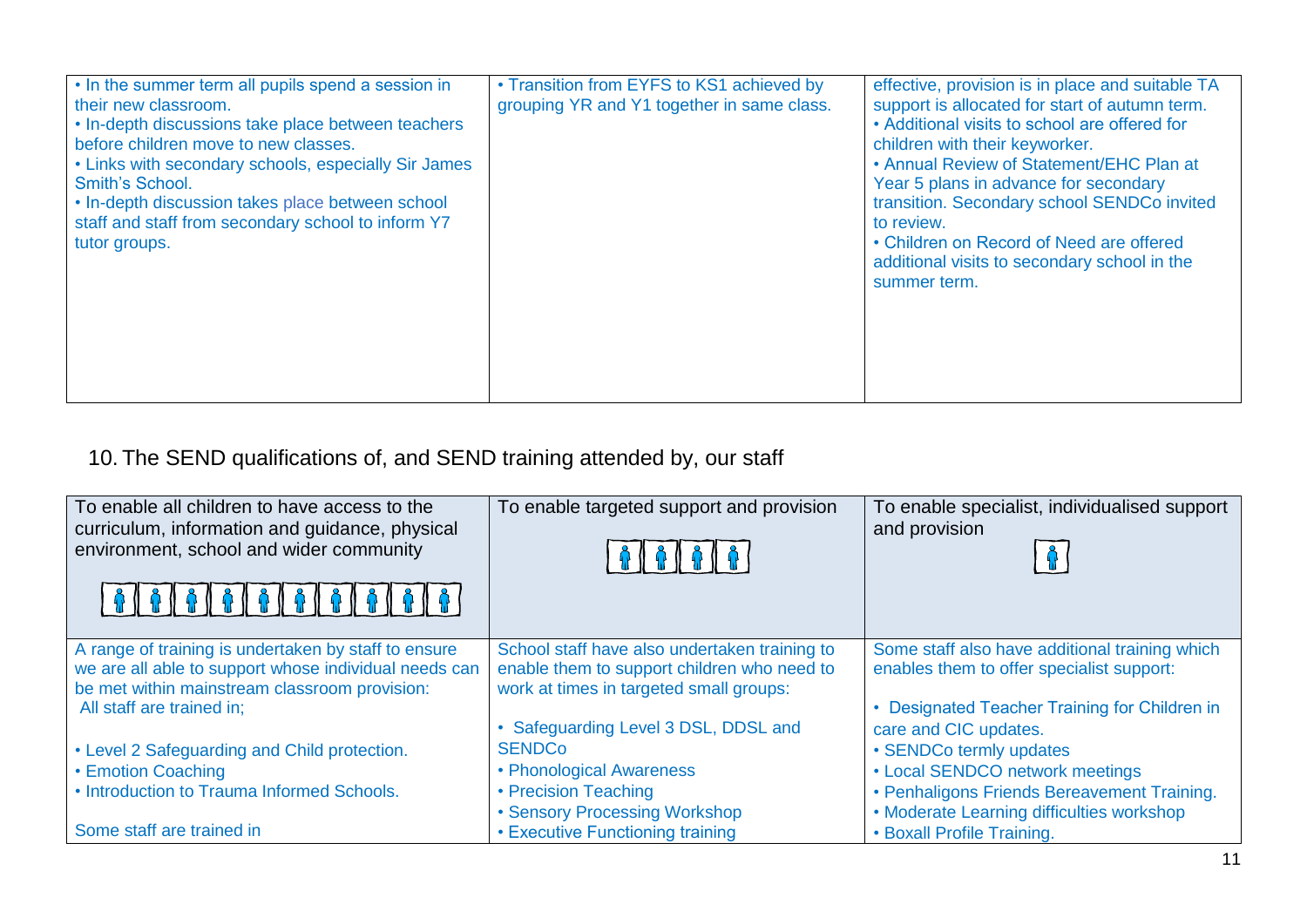| • First Aid | • Colourful Semantics<br>• Neli<br>• Little Wandle<br>· Skills Builder | . Work Rest and Play the Sensory Way. |
|-------------|------------------------------------------------------------------------|---------------------------------------|
|             |                                                                        |                                       |

11.Services and organisations that we work with:

| Service/organisation                                                            | What they do in brief                                                                                                                                                                                                                                                                                                                             | <b>Contact details</b>                                                                      |
|---------------------------------------------------------------------------------|---------------------------------------------------------------------------------------------------------------------------------------------------------------------------------------------------------------------------------------------------------------------------------------------------------------------------------------------------|---------------------------------------------------------------------------------------------|
| The Cornwall Family Information Service                                         | An excellent starting place to find up to<br>date information about hundreds of<br>services and events for parents/carers,<br>young people and children, whatever their<br>needs.                                                                                                                                                                 | https://www.supportincornwall.org.uk/kb5/cor<br>nwall/directory/family.page?familychannel=0 |
| <b>Early Support</b>                                                            | An approach that works to ensure that<br>services for disabled children are better<br>coordinated, with a key working practitioner<br>who can offer a single point of contact,<br>coordination and support where families<br>need it. This is especially useful when<br>many<br>professionals or agencies are involved with<br>supporting a pupil |                                                                                             |
| <b>Disability Information Advice &amp; Support</b><br><b>Service (SENDIASS)</b> | A statutory service delivered by Disability<br>Cornwall and provides information, advice<br>and support to disabled children and young<br>people, and those with SEN, and their<br>parents. The service is impartial,<br>accessible and free and all staff are<br>independently<br>trained.                                                       | https://cornwallsendiass.org.uk/<br>Tel: 01736 751921                                       |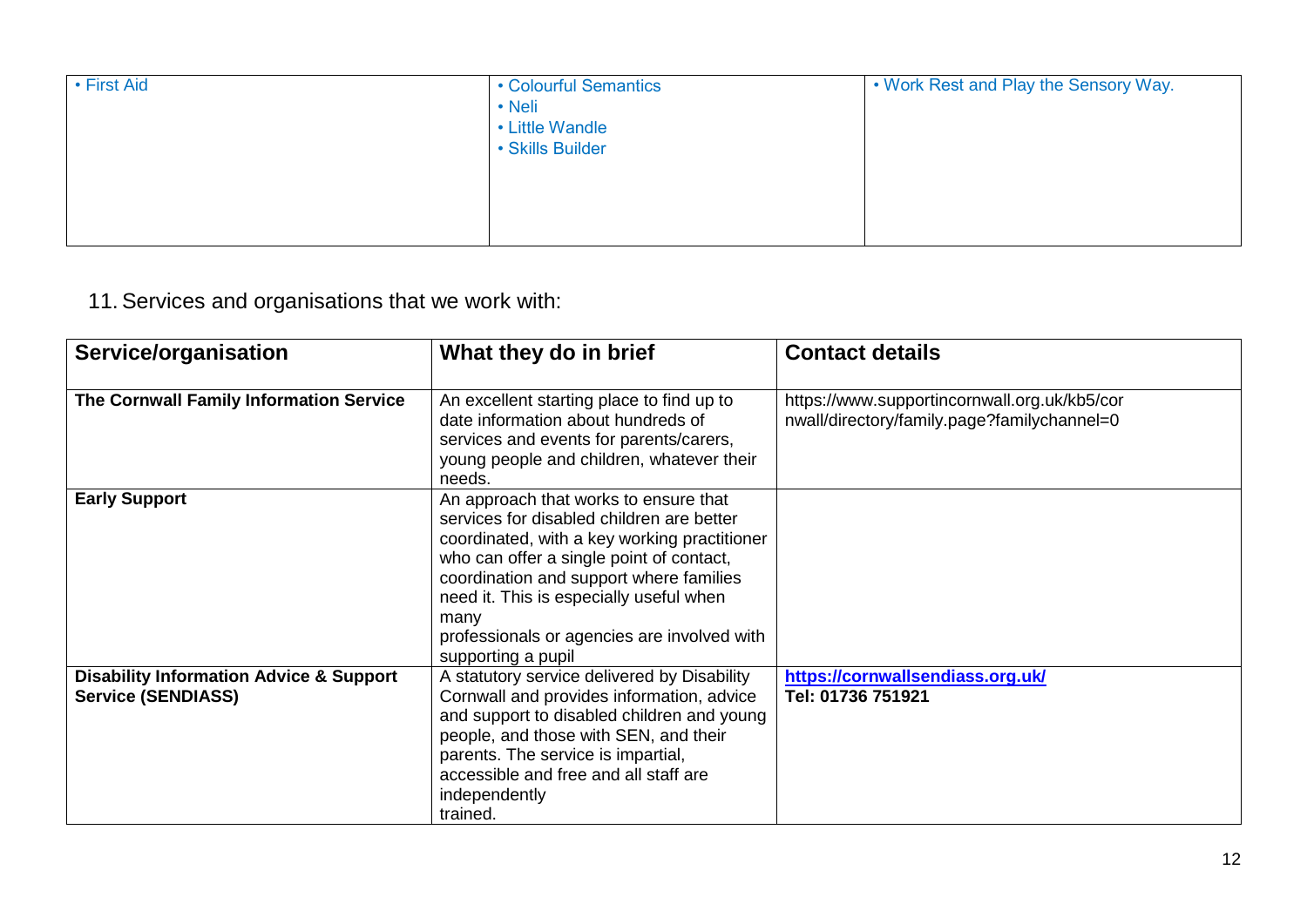| <b>Early Help Hub</b><br><b>Young Carers</b> | A single point of access for Council and<br><b>Cornwall Foundation Trust Early Help</b><br>services<br>for children and families<br>The Early Help Hub consists of a team of<br>professionals who will direct referrals to the<br>most appropriate service.<br>Services available through the Early Help<br>Hub:<br>Autistic Spectrum Disorder Assessment<br>Team<br>Child and Adolescent Mental Health and<br><b>Learning Disability Service</b><br><b>Children's Community Nursing/Diana</b><br>Nurses and Psychologists<br><b>Early Years Inclusion Service</b><br><b>Family Group Conferencing</b><br><b>Family Nurse Partnership</b><br><b>Family Support</b><br>Health Visiting (over 2 years)<br>Paediatric Epilepsy Nurse Specialists<br><b>Parenting Support</b><br>Portage<br><b>School Nursing</b><br>Speech and Language Therapy<br>Video Interactive Guidance<br>Kernow Young Carers is an Action for<br>Children project and is committed to<br>working with children and young people to<br>make the caring role a more positive | https://www.cornwall.gov.uk/earlyhelp<br>For advice and consultation, please call 01872 322277.<br>The Hub is open Monday to Thursday 8.45am to<br>5.15pm and 8.45am to 4.45pm on Fridays.<br>Liz Digweed 07834006454 http://kernowyoungcarers.org |
|----------------------------------------------|-------------------------------------------------------------------------------------------------------------------------------------------------------------------------------------------------------------------------------------------------------------------------------------------------------------------------------------------------------------------------------------------------------------------------------------------------------------------------------------------------------------------------------------------------------------------------------------------------------------------------------------------------------------------------------------------------------------------------------------------------------------------------------------------------------------------------------------------------------------------------------------------------------------------------------------------------------------------------------------------------------------------------------------------------|----------------------------------------------------------------------------------------------------------------------------------------------------------------------------------------------------------------------------------------------------|
|                                              | experience by offering support, information<br>and guidance, activities and trips, short<br>breaks, school groups, training and<br>educational sessions and local young<br>carers forums.                                                                                                                                                                                                                                                                                                                                                                                                                                                                                                                                                                                                                                                                                                                                                                                                                                                       |                                                                                                                                                                                                                                                    |
| <b>Penhaligon's Friends</b>                  | Support for Bereaved children A Cornish<br>charity supporting bereaved children,<br>young people, parents and carers                                                                                                                                                                                                                                                                                                                                                                                                                                                                                                                                                                                                                                                                                                                                                                                                                                                                                                                            | 01209 210624 or 01209 215889<br>http://www.penhaligonsfriends.org.uk                                                                                                                                                                               |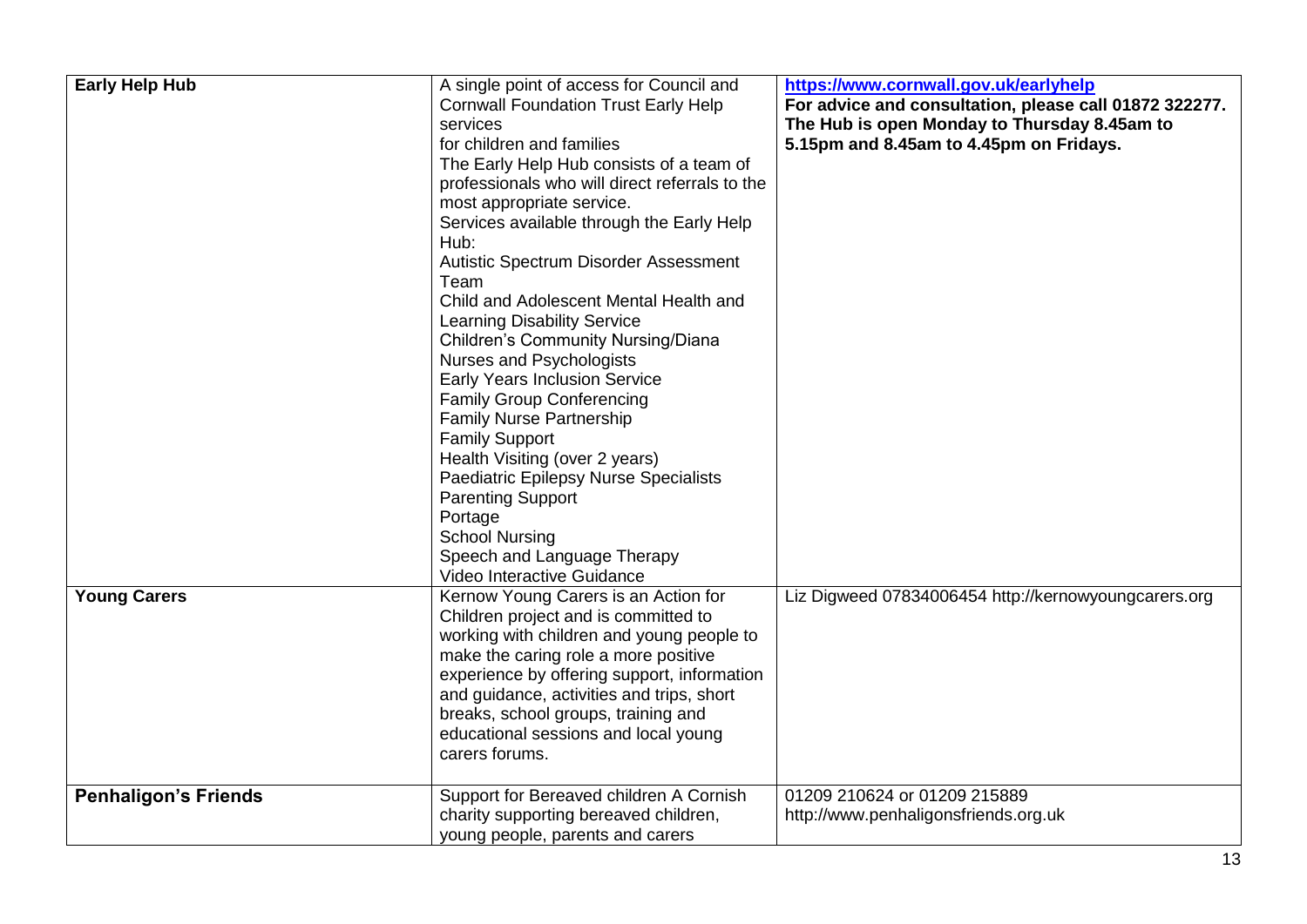|                               | throughout the county. They offer children<br>and young people the chance to meet<br>others and share their experiences, as well<br>as practical resources for children and<br>parents. |                                                                              |
|-------------------------------|-----------------------------------------------------------------------------------------------------------------------------------------------------------------------------------------|------------------------------------------------------------------------------|
| <b>Kooth</b>                  | Young people in Cornwall have access to a  <br>free counselling service.                                                                                                                | 08453 307 090 Mobile: 07702 812 638<br>Email aaron@xenzone.com www.kooth.com |
| <b>Children's Social Care</b> |                                                                                                                                                                                         | 0300 1234 101                                                                |
|                               |                                                                                                                                                                                         |                                                                              |

### **12.Pupil progress**

**How we assess and review pupils' progress towards outcomes, including how we work with parents and young people.**

Progress of all pupils is continually assessed by teachers and by pupils and in addition is formally assessed and recorded each term. This progress data is analysed and reviewed by the teachers, head teacher and SENDCO. Actions and interventions are drawn up based on this analysis and this is discussed with pupils and parents where relevant. Where it is considered that pupils may have Special Educational Needs the school Graduated Approach to SEND is used. Where a Special Educational Need has previously been identified parents and pupils are involved in formulating a plan and in reviewing the success of this. Progress of pupils with SEN is tracked in the same way as other pupils and in addition progress towards planned personalised targets and outcomes may be monitored.

### **13. How we know how good our SEN provision is**

### **How we evaluate the effectiveness of provision for pupils with SEN.**

We track the progress made by pupils with SEN against planned outcomes based on relevant aspirational yet realistic targets and also by comparing their progress with other pupils in the school and with like pupils in other schools. We attend relevant training to gather expert opinion and ensure that our provision is based on latest research and evidence and that it is effective. We regularly review SEN provision and engage in continual reflection. Opinion is also sought from parents, pupils, teachers and TAs to support this.

### **14. If you wish to complain**

### **How we handle complaints about SEN provision**

We hope that any complaints will initially be raised with the class teachers and / or SENDCO and that we will be able to act together to make necessary improvements. The Headteacher and/or SEND Governor are also available to speak with parents/carers and pupils who would like to discuss issues further. More formal complaints may however be made to the Governing Body of the school by writing to the Clerk to the Governors via the school office.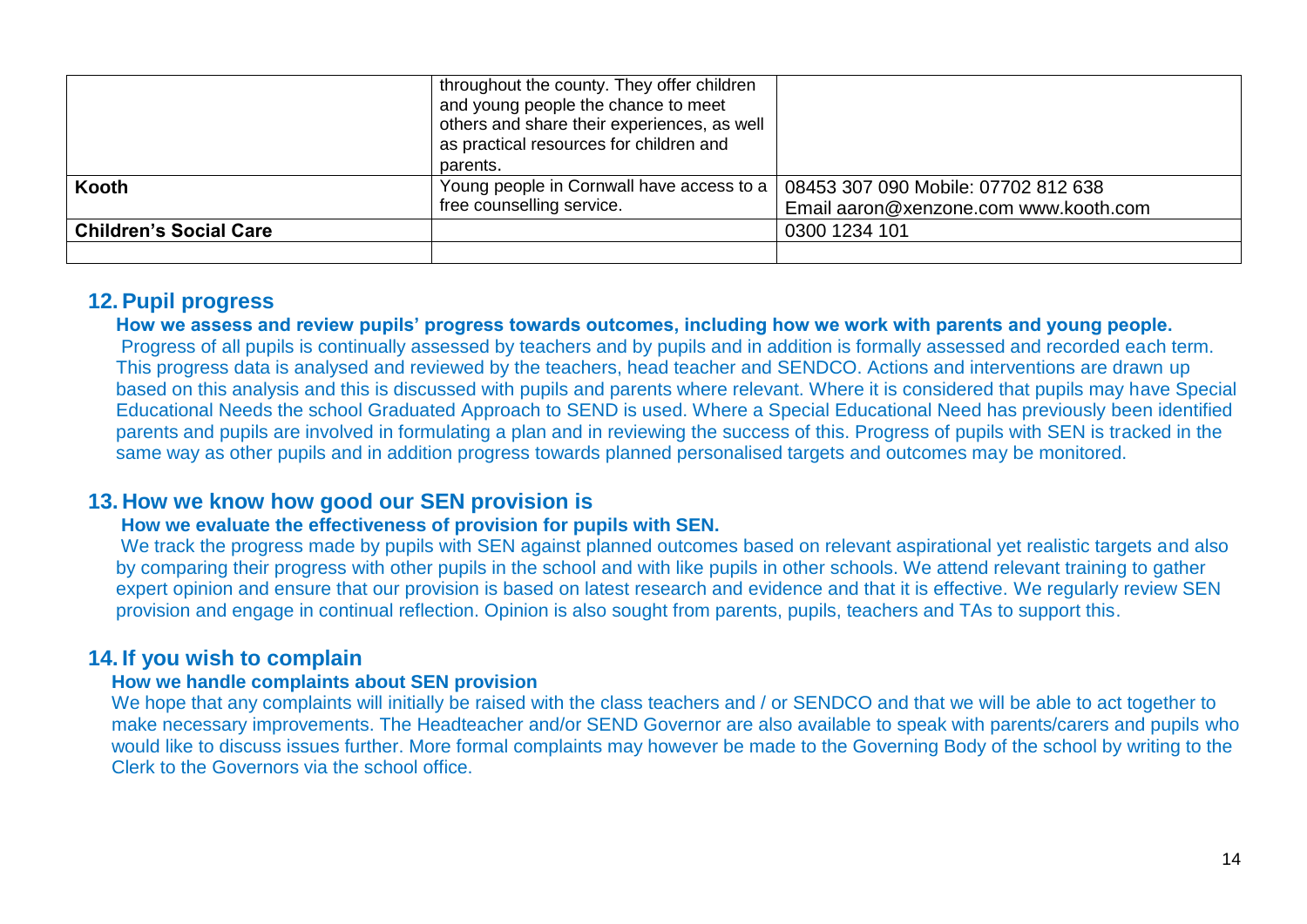**Cornwall's SEND Local Offer can be found on The Care and Support in Cornwall website: <http://cornwall.childrensservicedirectory.org.uk/>**

## **Answers to Frequently asked Questions**

### 1. **How does your school know if children need extra help and what should I do if I think my child may have special educational needs?**

Ongoing assessment in class. Monitoring of any personal or playtime issues. Termly assessment in Maths, Reading, Writing. Assessment opportunities for emotional concerns. If you think your child has any type of SEND, talk to your child's class teacher.

#### 2. **Who is responsible for the progress and success of my child in school?**

The class teacher, the SENCo and the Head teacher

#### 3. **How do I know that my child is safe in school?**

The school has a comprehensive set of Safeguarding Policies which comply with Cornwall and the isles of Scilly Guidance. All staff who work with the children are trained in Safeguarding at the appropriate level. This is monitored by the Governing Body. Health and Safety Policy and procedures are followed.

#### 4. **How are the school's resources allocated and matched to children's special educational needs?**

The head teacher in consultation with the SENCo and governors decides upon the allocation of resources dependent upon the identified needs within the school at any specific time.

#### 5. **How is the decision made about what type and how much support my child will receive?**

Advice from the class teacher, the SENCo and external professionals consulted will be reviewed and shared with parents and a decision made as to the best course of action to meet the child's needs.

#### 6. **Who can I contact for further information?**

The class teacher has responsibility for meeting a child's needs and should be the first point of contact for any parent. Further advice and support can be offered by the SENCo or external advisory agencies.